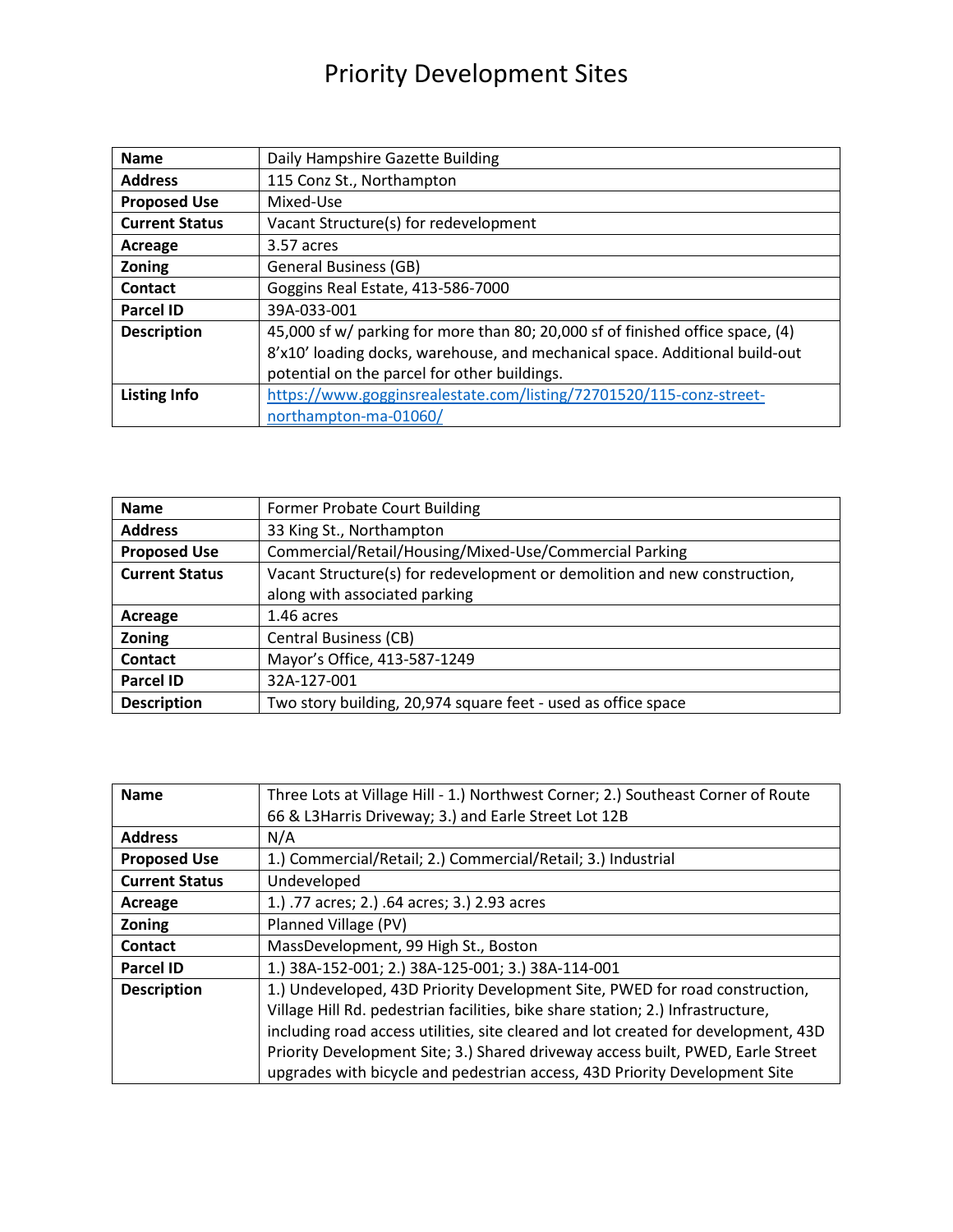## Priority Development Sites

| <b>Name</b>           | Former Honda Site                                                             |
|-----------------------|-------------------------------------------------------------------------------|
| <b>Address</b>        | 171 King Street                                                               |
| <b>Proposed Use</b>   | Mixed-use                                                                     |
| <b>Current Status</b> | Cleared previously, developed                                                 |
| Acreage               | 5.36 total acres over 3 parcels (2.04 acres; 0.84 acres; 2.48 acres)          |
| Zoning                | <b>Entranceway Business</b>                                                   |
| <b>Contact</b>        | Don Lia, 1055 E. Jericho Turnpike, Huntington, NY 11743                       |
| <b>Parcel ID</b>      | 24D-081-001 (site of old building); 24D-338-001 (parking adjacent to old      |
|                       | building); 24D-080-001 (more parking at the northern end of the property)     |
| <b>Description</b>    | Signal upgrades and King Street Road improvements 2020; 43D Priority          |
|                       | Development Site; Opportunity Zone, NMTC, Historic Tax Credit, EDIP EOA (TIF) |
| <b>Listing Info</b>   | https://www.redfin.com/MA/Northampton/171-King-St-                            |
|                       | 01060/home/166972282                                                          |

| <b>Name</b>           | Atwood Drive - final lot on east side of road                    |
|-----------------------|------------------------------------------------------------------|
| <b>Address</b>        | 23 Atwood Drive, 1 Atwood Drive                                  |
| <b>Proposed Use</b>   | Commercial/Retail                                                |
| <b>Current Status</b> | Cleared previously, developed                                    |
| Acreage               | 2.78 acres                                                       |
| Zoning                | General Business (GB) and Floodplain Overlay District (FP)       |
| <b>Contact</b>        | Atwood Drive, LLC                                                |
| <b>Parcel ID</b>      | 39-043-001                                                       |
| <b>Description</b>    | Privately developed parking lot and street upgrades              |
| <b>Listing Info</b>   | https://www.officespace.com/ma/northampton/87268-23-atwood-drive |

| <b>Name</b>           | Lot on South Side of Roundhouse Parking Lot, off Old South Street                   |
|-----------------------|-------------------------------------------------------------------------------------|
| <b>Address</b>        | 3 Clarke Ave., Northampton                                                          |
| <b>Proposed Use</b>   | Mixed-use                                                                           |
| <b>Current Status</b> | Existing residential structure(s); ~12,000 sf of developable lot area with POSSIBLE |
|                       | access to public parking lot shared with 73 Old South St., 67 Old South             |
| Acreage               | 0.67 acres                                                                          |
| Zoning                | URC/CB                                                                              |
| <b>Contact</b>        | 3-5 Clarke Avenue, LLC, P.O. Box 686, Northampton, MA 01061                         |
| <b>Parcel ID</b>      | 31D-222-001                                                                         |
| <b>Description</b>    | Public parking lot redevelopment abutting parcels                                   |
| <b>Listing Info</b>   | https://www.zillow.com/homedetails/3-Clark-Ave-Northampton-MA-                      |
|                       | 01060/57023635 zpid/                                                                |